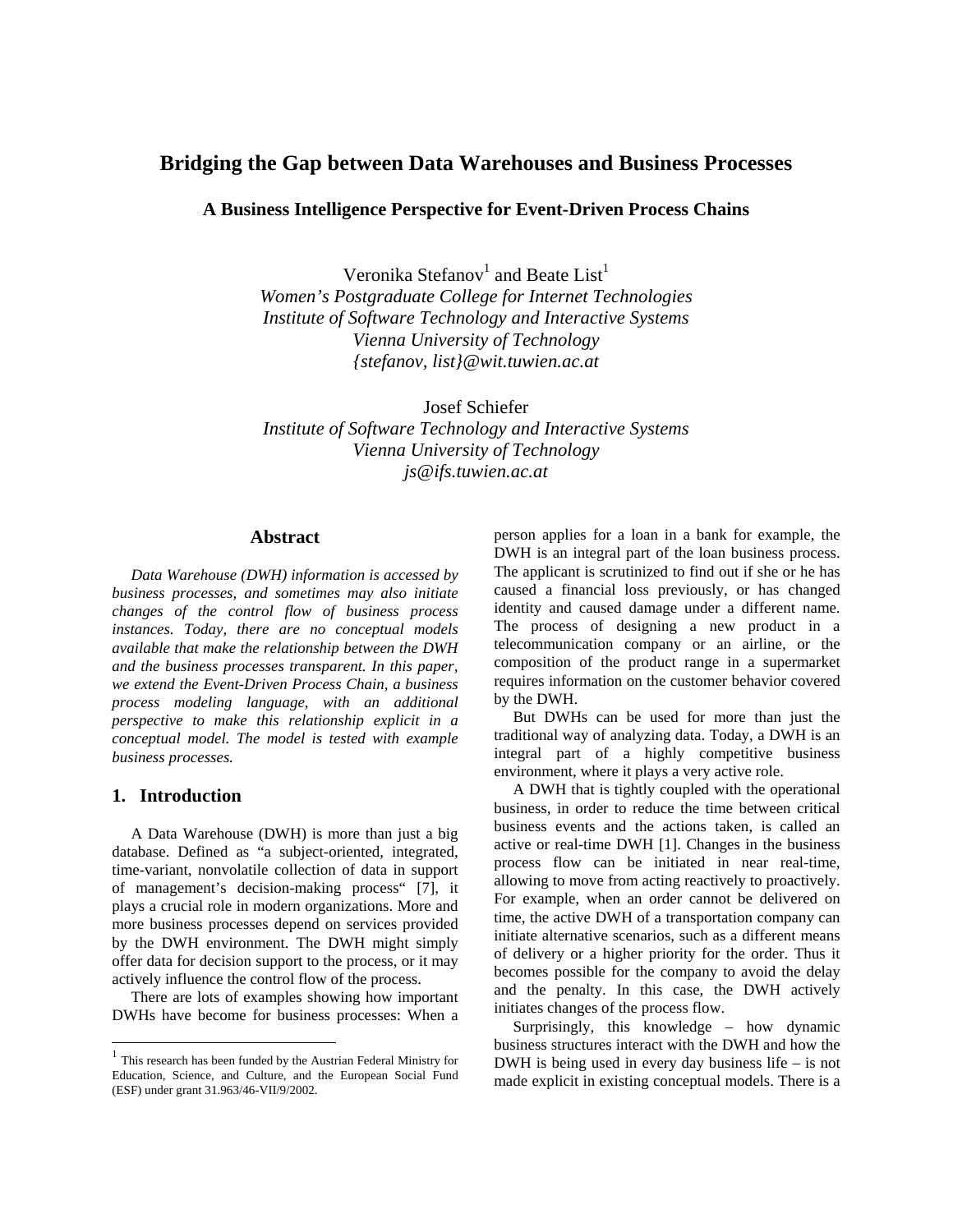need for an integrated model of processes and DWHs to make the relationship between the DWH and the business processes more transparent.

To bridge this gap, we extend a business process modeling language with an additional perspective, the *Business Intelligence (BI) Perspective,* to be able to create models that show

- where and how business processes use DWHs,
- which parts of the business processes depend on which parts of the DWH, and
- how the DWH impacts the business process control flows.

A DWH stores decision support data. But the data need to be analyzed and interpreted as well. We therefore adopt the term BI in the name of our perspective, as BI represents a much broader concept. We see BI as all kinds of applications and technologies for storing, analyzing, and providing access to data to help enterprise users to make better business decisions. BI goes beyond DWHs as it covers the entire DWH environment from storage to analysis.

A business process model with a BI Perspective provides the following contributions:

- It shows where business processes depend on or are influenced by BI.
- The BI Perspective can support the design phase of a DWH project, making it possible to prioritize the sub-projects according to business needs.
- It can be used to justify the costs of BI projects by pointing out the unseen relationships between the business processes and its business value, important business decisions, and BI.
- It can be used for estimates of the cost of usage as well as for risk management: If the data quality in a certain area is bad, a data mart fails or data is corrupted, an integrated model enables better reactions because it is known which business processes are affected.
- A process model with the BI Perspective also allows to discover which parts of the DWH are not accessed at all, and decide if those parts should be further maintained.

The business process modeling language we have chosen to extend with the BI Perspective is the Event-Driven Process Chain (EPC). It is introduced in Section 2. The EPC has been chosen because of its wide-spread use and because of its flexible view concept which allows to separate the different aspects of a business process. One can easily add another perspective while keeping the original structure intact.

The BI Perspective is divided into a *Traditional BI Perspective* and an *Active BI Perspective.* It covers the two main types of interaction between the DWH environment and business processes: The *Traditional BI Perspective* (Section 3) shows the different levels and perspectives of a DWH environment which are relevant to a business process. The perspective covers various aspects, from accessing the full DWH or data mart, to accessing single facts and measures, as well as reports.

The *Active BI Perspective* (Section 4) shows how an active DWH influences the control flow of a business process. Related Work is presented in Section 5.

#### **2. Event-Driven Process Chains (EPCs)**

The Architecture of Integrated Information System (ARIS) concept [11] involves dividing complex business processes models into separate views, in order to reduce the complexity. The views can be handled independently as well as related. There are three views focusing on functions, data, and the organization (see Figure 1), and an additional view focusing on the integration of the other three.



#### **Figure 1: ARIS Views**

The *Data View* contains events and statuses. Events such as "customer order received," or "invoice written" are objects that represent data. Statuses such as "customer status" and "article status" are also represented by data. To provide the data view with a description method for statuses, Chen's Entity-Relationship (ER) model [4] was adopted into the ARIS framework, since it was the most widespread designing method in the area of data modeling. Today, the UML class diagram is also used [9].

The *Function View* contains the description of the activities to be performed, the individual subfunctions, and relationships that exist between the functions.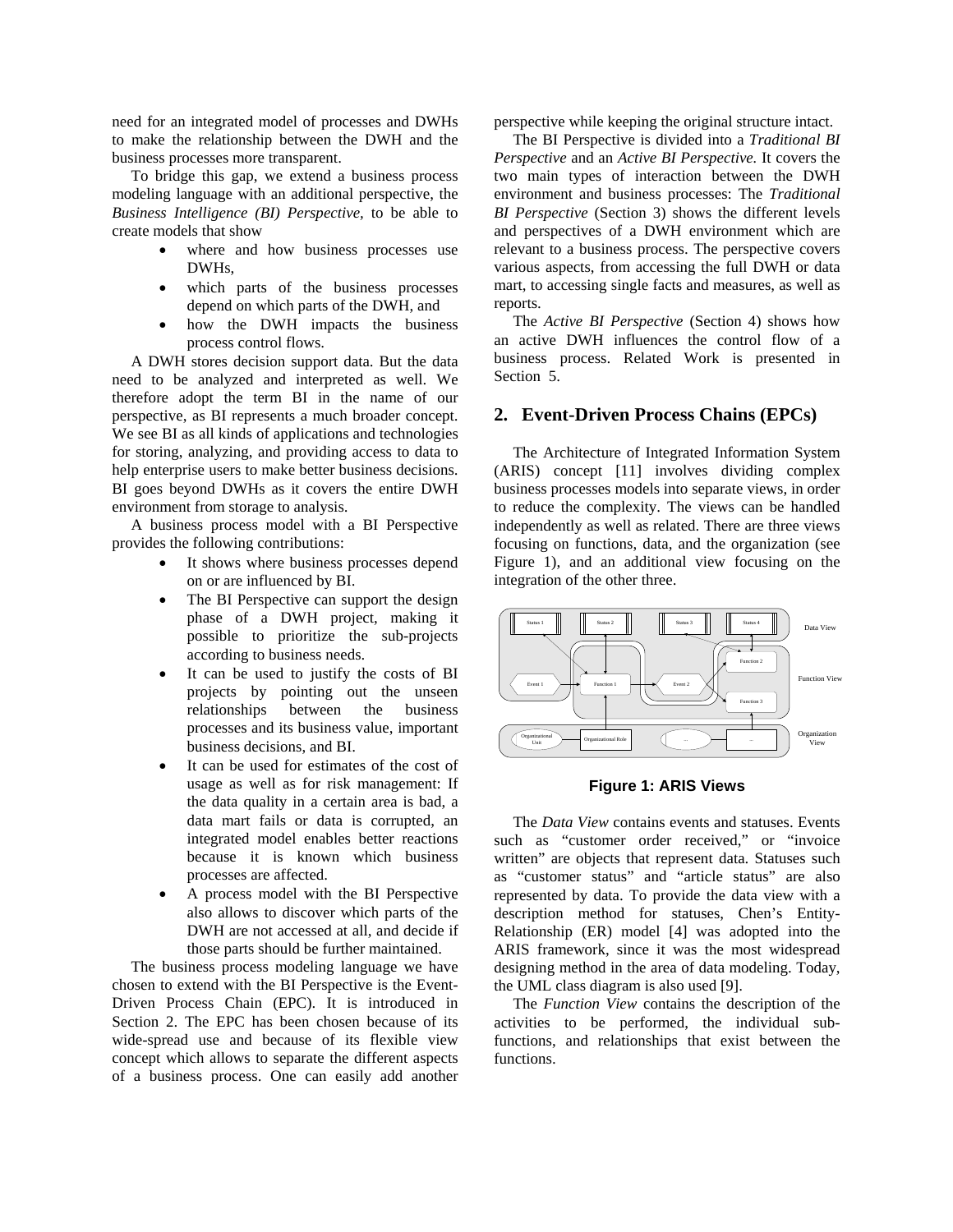The *Organization View* represents the organizational structure. This includes the relationships between organizational units, between employees and organizational units, and employees and their roles.

The *control view* links functions, organization units or roles and data. It integrates the design results, which were initially developed separately for reasons of simplification. The functions, events, information resources, and organization units are connected into a common context by the control flow. The resulting model is the EPC.

The EPC has been developed within the framework of ARIS and is used by many companies for modeling, analyzing, and redesigning business processes. EPCs were developed in 1992 at the Institute for Information Systems of the University of Saarland, Germany, in collaboration with SAP AG. It is the key component of SAP R/3's modeling concepts for business engineering and customizing. The EPC is based on the concepts of stochastic networks and Petri nets.

EPCs are an intuitive graphical business process description language [11]. They describe processes on the level of their business logic, and are targeted to be easy understood and used by business people. The name represents the control flow structure of the process as a chain of events and functions. A basic EPC consists of the following elements (see Figure 2):

- *Functions* are active elements. They model the tasks or activities within the company.
- *Events* are created by processing functions or by actors outside of the model. An event may act as a pre-condition of one or correspond to the post-condition of another function.
- *Logical operators* connect functions and events. There are three types of logical operators: AND, XOR (exclusive or) and OR.

The extended EPC consists of the following elements:

- The *Organization Unit* or *Role* is responsible for performing a specific function.
- The *Information Objects* portray input data serving as the basis for a function, or output data produced by a function. They correspond to entities or attributes of the ER model or classes and attributes of the UML class diagram.



**Figure 2: EPC Elements** 

## **3. Traditional BI Perspective**

We extend the EPC with features for BI modeling to enable the creation of models that integrate information about where the process makes use of decision support data. These models make the hidden knowledge about the relationships between the business processes and BI explicit. We have divided our work into two parts. This section describes the Traditional BI Perspective, which can be used to model scenarios in which business processes access DWHs, data marts or reports followed by a section about the Active BI Perspective, where the DWH actively influences the control flow of business processes.

#### **3.1. The Extended Meta-Model of the EPC**

We have chosen the EPC as a basis for our model because of its wide-spread use in many companies for modeling business processes, and because of its flexible view concept, that allows to separate the different aspects of a business process. We can easily add another perspective while keeping the original structure intact.



**Figure 3: EPC Meta-Model with BI Information Object and BI Flow Connector**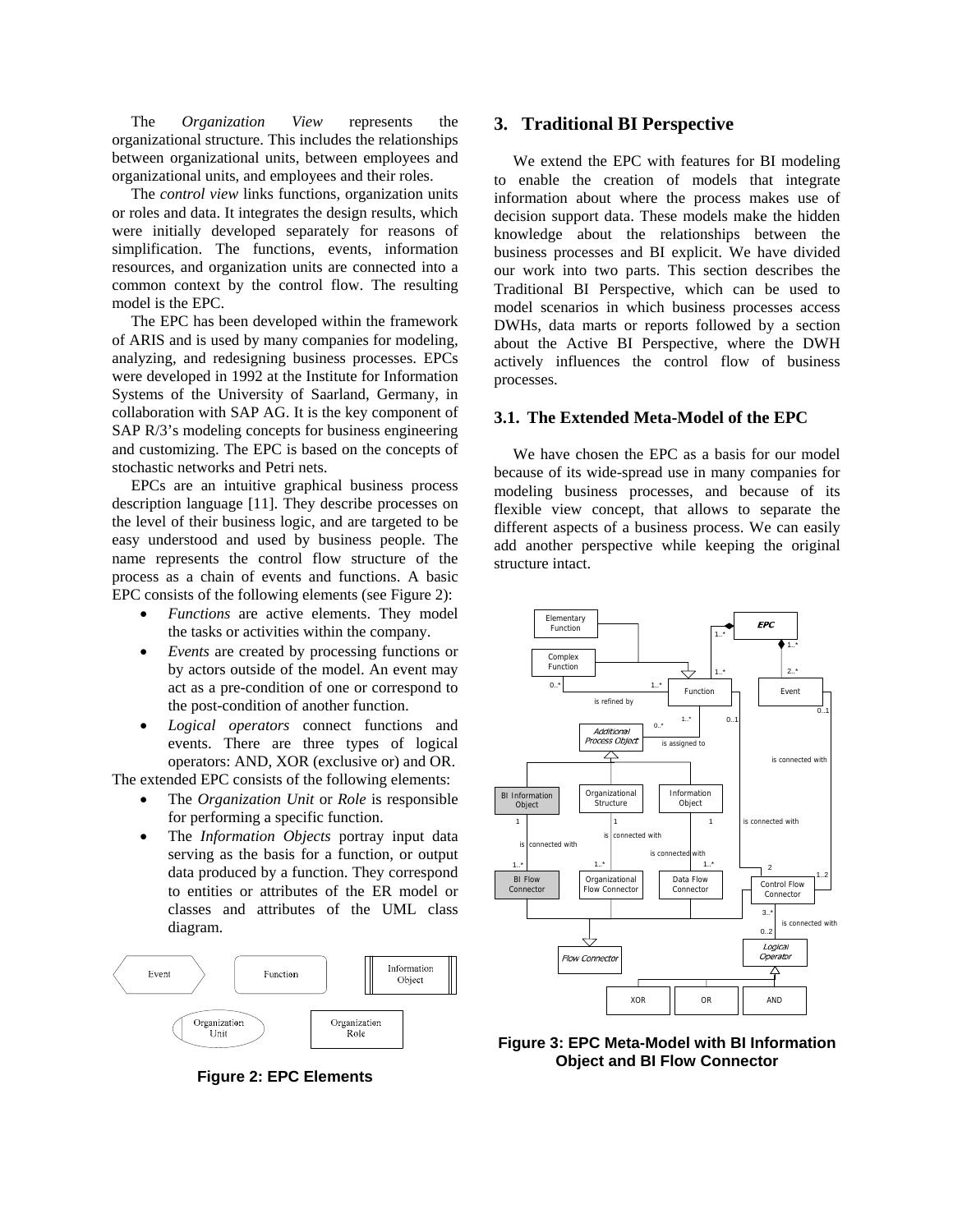The EPC meta-model (white) including the *Traditional BI Perspective* (dark) is shown in Figure 3. Each EPC consists of one or more *Functions* and two or more *Events*, as an EPC starts and ends with an event and requires at least one function for describing a process. A function can be either a *Complex Function* or an *Elementary Function*. Complex functions are refined by one or more other functions. A function is connected with two *Control Flow Connectors*. An event is connected with one or two control flow connectors. Control flows link events with functions, but also events or functions with *Logical Operators*. A logical operator can be either XOR, OR or AND. A logical operator is connected at least with three control flows, one or more incoming and one or more outgoing connectors.

An *Additional Process Object* may be assigned to one or more functions. *Information Objects* and *Organizational Structures* are called additional process objects. All types of additional process objects may be assigned to one function. The organizational structure is connected with one or more *Organizational Flow Connectors*. The information object is connected with one or more *Data Flow Connectors*.

We extend the EPC meta-model with what we call the Traditional BI Perspective and introduce a *BI Information Object* as additional process object. The detailed meta-model of the Traditional BI Perspective is shown in Figure 5. All elements of the model are specializations of the *BI Information Object.* All BI information objects are *Additional Process Objects* in terms of the EPC, which means that they can be assigned to a function that uses the information contained in them. The BI information object is connected with one or more *BI Flow Connectors*, the notation of which is shown in Figure 4.

# BI Flow Connector

#### **Figure 4: Notation of the BI Flow Connector**

What is a BI information object? It represents the ways in which a business process might access decision support data. The business process might see the DWH as a whole, or focus on individual data marts. A subprocess or function can use individual entities and attributes, depending on the level of detail of the process model. With or without DWHs, decision makers often receive relevant data in form of reports, e.g. a report on sales data for the past fiscal year.

We have identified three main categories of BI information objects: *BI Data Repositories*  (representing the DWH architecture and what repository is accessed), *BI Data Objects* (representing the data model of a certain repository), and *BI Information Presentation Objects* (representing the means of presentation, either a report or an interactive analysis). They are shown in Figure 5. The objects in each category can be related to each other.



#### **Figure 5: Meta-Model of Traditional BI Perspective**

#### **3.2. BI Data Repositories**

BI data repositories are the first type of BI information object that can be modeled in relation to a business process. They basically represent different types of databases as used in DWH settings. The types of BI data repositories occurring in a given situation depend on the DWH architecture in an organization. Also, several different data repositories may exist in parallel. Our approach is not limited to any specific DWH architecture, but can be applied to a wide selection of architecture types.

Depending on the architecture, different combinations of BI data repositories may occur in an organization. In large multinational organizations it is not uncommon to have more than one DWH. A large DWH often co-exists within an organization with smaller data marts (DM), departmental subsets of a DWH focused on selected subjects [1]. The data marts might be created based on the data warehouse, obtaining their data from there, meaning that a data mart acts as a kind of materialized view on the DWH. In another situation, the data marts may be created individually by departments without an underlying DWH, and then later be integrated into an organization-wide DWH, making possible operations that span several data marts. Also, there may be none, one or more operational data stores (ODS), located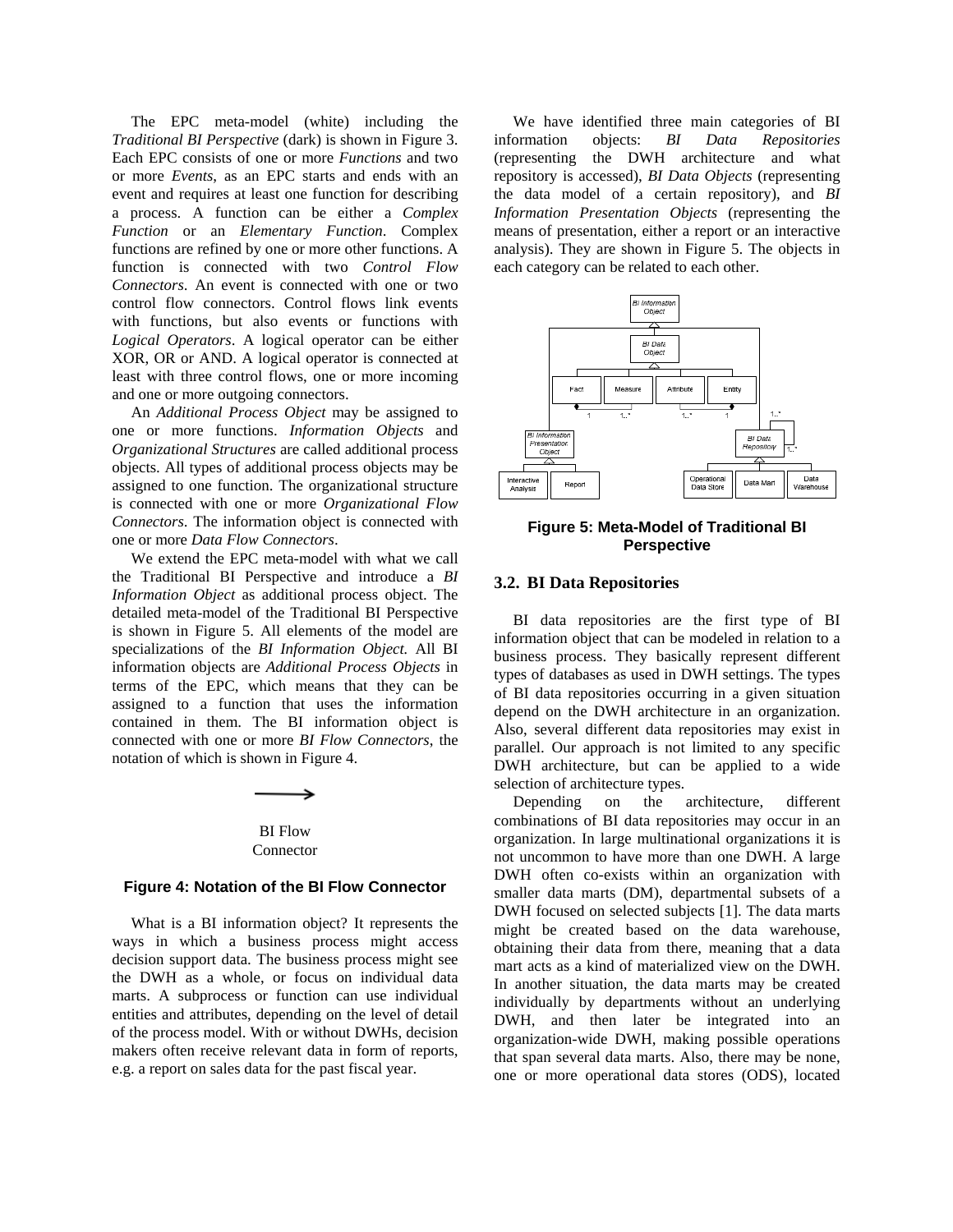between the operational systems and the DWH [6]. Depending on the architecture, end user applications may query individual data marts and/or the DWH, or even access the data in the ODS directly.



**Figure 6: Notation of BI Data Repositories** 

In order to allow the greatest possible flexibility and provide meaningful content in the models, we have identified three basic types of BI data repositories: the *DWH*, the *Data Mart (DM)* and the *Operational Data Store (ODS)*. They are related to each other through data dependencies. The notation for these elements is shown in Figure 6.

To illustrate the relationships between the BI data repositories we propose a simple repository dependency diagram. In the example diagram shown in Figure 7, the DWH depends on two independent ODS systems, and in turn supplies four data marts with data.



**Figure 7: Data Repository Dependency Diagram** 

## **3.3. BI Data Objects**

In order to provide a more detailed view of the data accessed by the functions of an EPC, we also want to model the individual data entities contained in the BI data repositories. These *BI Data Objects* are generally represented by conceptual data models. For example, if a function needs data on the revenue of a certain product range, it can be modeled to access the corresponding BI data object directly.

Depending on the type of repository, the overall architecture, and the preferences of the designers, different kinds of data models can be used. The two main types relevant to BI applications are entityrelationship modeling and multidimensional modeling [5]. In the first case, we use the Entity-Relationship model [4] and in the latter, the Multidimensional Entity Relationship (ME/R) model [8] described in subsection 3.4.

The BI data objects of an E/R model that can be accessed by an EPC are either *Entities* or individual *Attributes*. In the case of the ME/R, they are *Facts* or *Measures*. The notation of BI data objects is described in Figure 8. Whether entities / facts or attributes / measures are to be used as additional process objects in the EPC depends on the granularity of the EPC functions.



## **Figure 8: Notation of BI Data Objects**

## **3.4. Multidimensional ER Model (ME/R)**

DWH applications involve complex queries on large amounts of data, which are difficult to manage for human analysts. Relational data models "are a disaster for querying because they cannot be understood by users and they cannot be navigated usefully by DBMS software" [8]. In data warehousing, data is often organized according to the multidimensional paradigm, which allows data access in a way that comes more natural to human analysts. The data is located in n-dimensional space, with the dimensions representing the different ways the data can be viewed and sorted (e.g. according to time, store, customer, product, etc.).

A multidimensional model, also called star schema or fact schema, is basically a relational model in the shape of a star. At the center of the star there is the fact table. It contains the subject of analysis (e.g. sales, transactions, repairs, admissions, etc.). The attributes of the fact table (e.g. cost, revenue, amount, duration, etc.) are called measures. The spokes/points of the star represent the dimensions according to which the data will be analyzed. The dimensions can be organized in hierarchies that are useful for aggregating data (e.g. store, city, district, country). Stars can share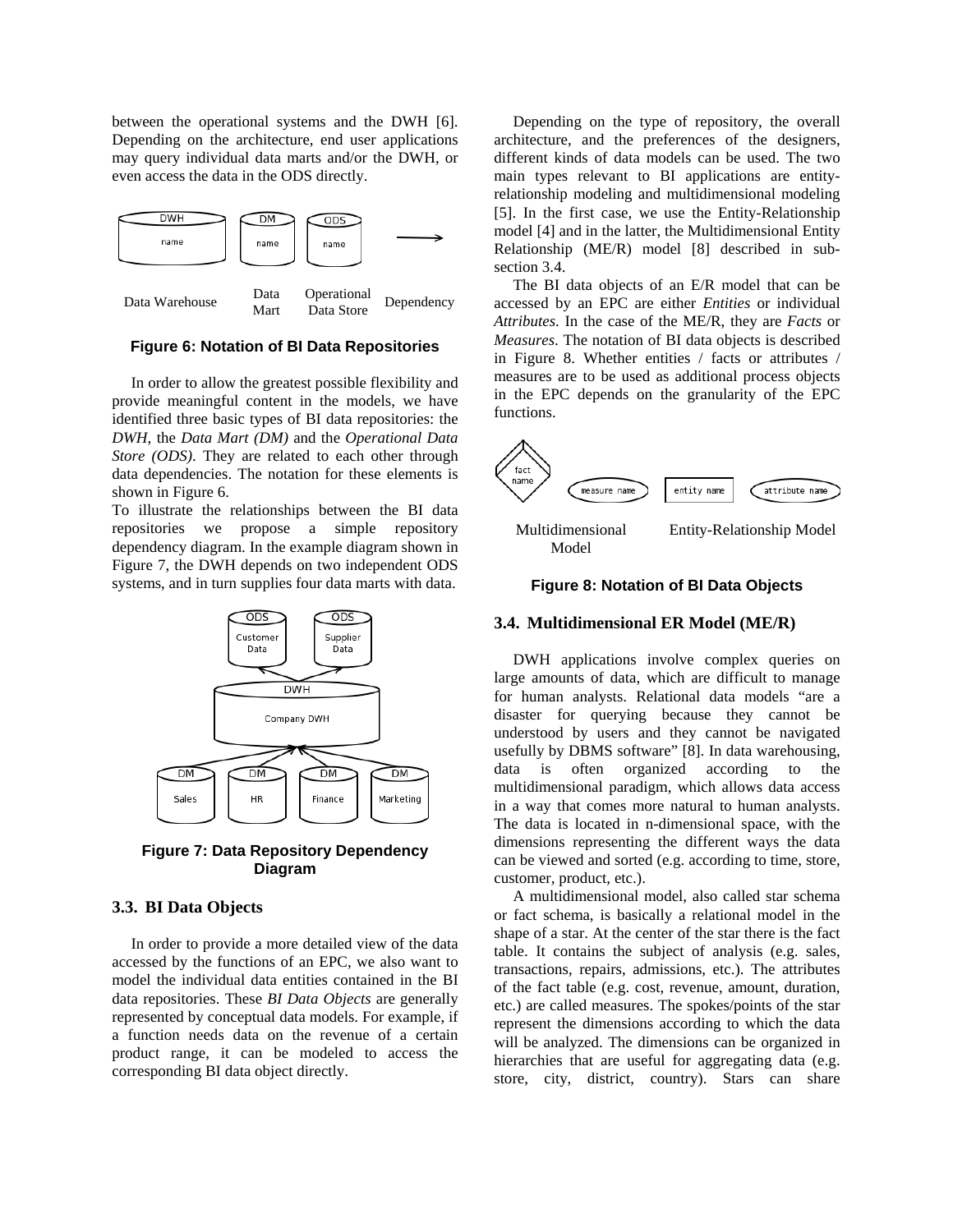dimensions, creating a lattice of interconnected schemas that makes drill-across operations possible.

We have chosen the Multidimensional Entity Relationship (ME/R) Model [8] as the conceptual model for a multidimensional data model for our purpose because of its simplicity and expressiveness. ME/R extends the E/R model by adding three elements that are specializations of existing E/R elements.



**Figure 9: ME/R Meta-Model** 

The ME/R meta-model is shown in Figure 9. The white elements are part of the E/R meta-model and the gray elements denote the additions by the ME/R. A fact is defined as a *fact relation*, because it is a specialization of the basic *n-ary relationship set*, connecting n dimensions. Because dimensions are organized in hierarchies, they are divided into *dimension levels*. A dimension level is a specialization of an *entity set*, connected with n other dimensions via a fact relation. Within the hierarchy of a dimension, the dimension levels are related to each other via *rollsup relationships*. Each rolls-up relationship connects two neighboring dimension levels (e.g. product rolls up to category, or region to country). The notation of the ME/R elements is shown in Figure 10.



**Figure 10: ME/R Notation** 

The example in Figure 11 shows a simple example of a fact relation, inspired by [8], described in ME/R notation. The *Sales fact* has three dimensions, *Time*, *Product* and *Store*. The levels of the dimensions are only shown for the store dimension. Each entry in the fact table contains information about a single sales event, meaning that one or more items of a product were sold at a store at a given time. For each sale the revenue achieved, the cost incurred, and the quantity sold can be analyzed, as well as aggregations such as "total revenue of a product in all stores in one year". Several such facts can be connected by sharing the same dimensions, creating a more complex multi-cube model.



**Figure 11: ME/R Notation: Example** 

#### **3.5. BI Information Presentation Objects**

In an organization employing BI techniques, there are usually tools and applications providing users with prepackaged information that has been compiled for them. We call these collections of information BI Information Presentation Objects, and have identified two different types: Report or Interactive Analysis. A report is a kind of document containing the values of measures related to a certain area, for example a report on sales in the south region for the 4th quarter of 2004. The values contained in a report do not change over time. An interactive analysis on the other hand is closer to a tool. It provides its users with regularly updated values and can be used for continuous performance monitoring. In the EPC we can show e.g. a certain report that a function accesses. The notation for BI information presentation objects is shown in Figure 12.



**Figure 12: Notation of BI Information Presentation Objects**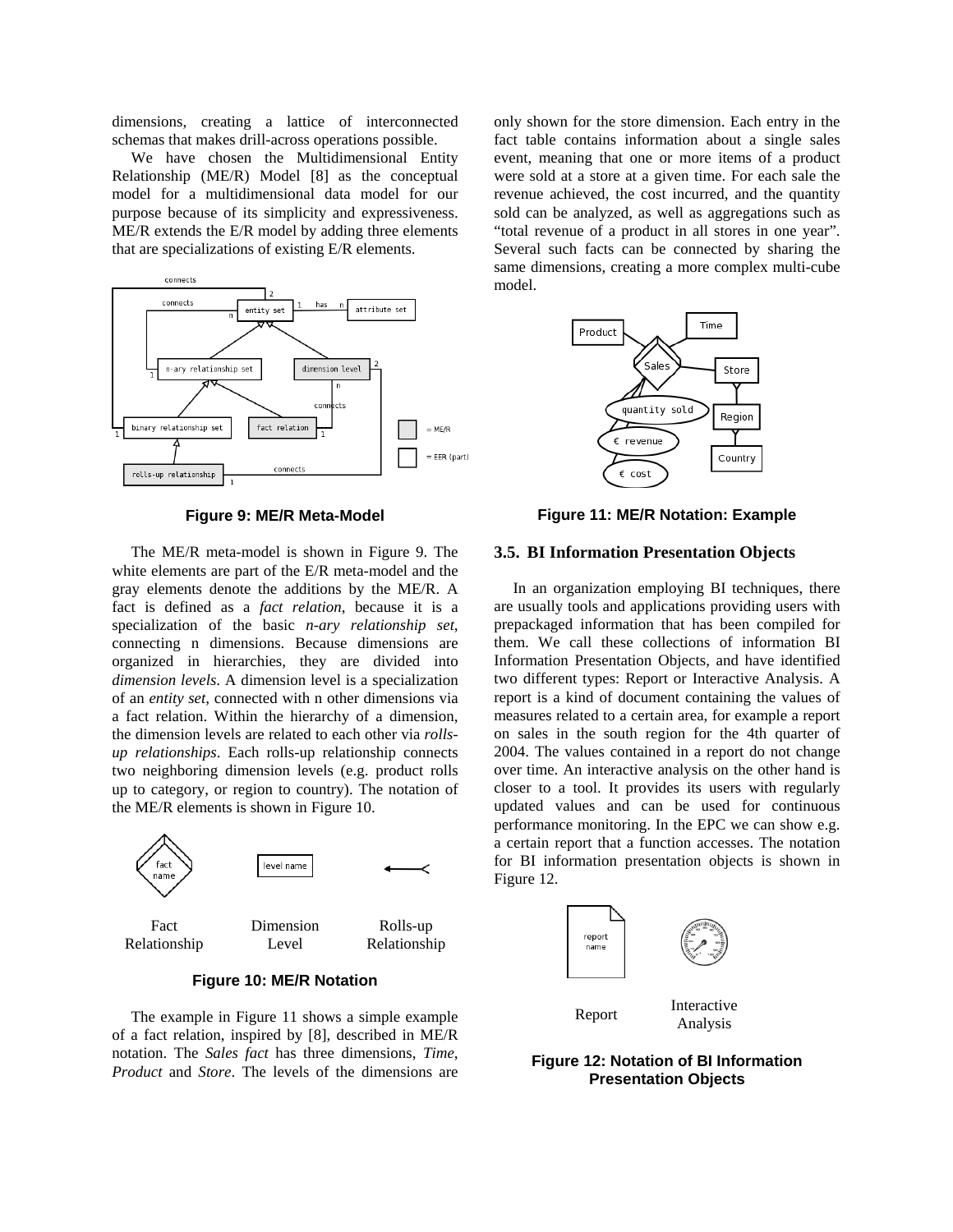#### **3.6. EPCs and the Traditional BI Perspective**

The BI information objects introduced in the previous sections extend the EPC meta-model as additional process objects. Therefore, they can be used in any EPC diagram. A BI information object connected to a function indicates that the function requires data provided by the BI object.

BI is widely used in the area of fraud detection. The example EPC in Figure 13 demonstrates the application of the Traditional BI Perspective in such a case. Any company selling goods online is faced with the problem of credit card fraud. In this example freud detection business process, every order is first subjected to a number of automated checks. Depending on the result of the first steps, only suspicious cases are investigated further, in order to reduce the workload of the fraud detection department and reduce overall costs.

The automated checks preformed for each order include, among other things, methods such as checks against lists of known offenders, identity verification of the people involved, plausibility checks, and the authorization status of the credit card.

The function *Automated Checks* is started by the event of an order arriving, and does not need access to the DWH. As a result of this function, the claim is either *Red* (client has been involved in previous problems), *Yellow* (suspicious) or *Green* (not suspicious).

For any order classified as *Red*, the customer is asked to phone the customer service department. All claims flagged as *Yellow* are forwarded to the fraud detection department for review and further analysis. In this step, the details of the data used in the previous step are reviewed and compared to details and history of similar cases. The reviewer then decides whether the risk of potential fraud is enough to justify a formal investigation of the case. False positives generated by the automated checks are likely to be identified in this step. They are re-classified as *Green* and will be processed normally.

The function *Review* is performed by the fraud detection department. The function accesses the information contained in the facts *Customers* and *Credit Card Transactions*. The output events of

this function indicate that the claim has either been identified as *Potential Fraud* or as *Green.*

The claims likely to be fraudulent are analyzed in depth by a fraud detection specialist. In order to obtain certainty concerning the final assessment of the claim, the investigator can explore the entire data warehouse of the company, searching for information that answers

the remaining open questions. This includes access to external data sources. If the order has been successfully identified as fraudulent, it is flagged red and denied. Again, if the investigation reveals that the order is genuine, it is processed normally.



#### **Figure 13: Example EPC with BI Elements**

In the EPC, this step is modeled by the function *Formal Investigation*. It needs access to the whole data warehouse, which, in addition to the usual wealth of company internal data, also contains external data. This is typical of a process step that cannot be pre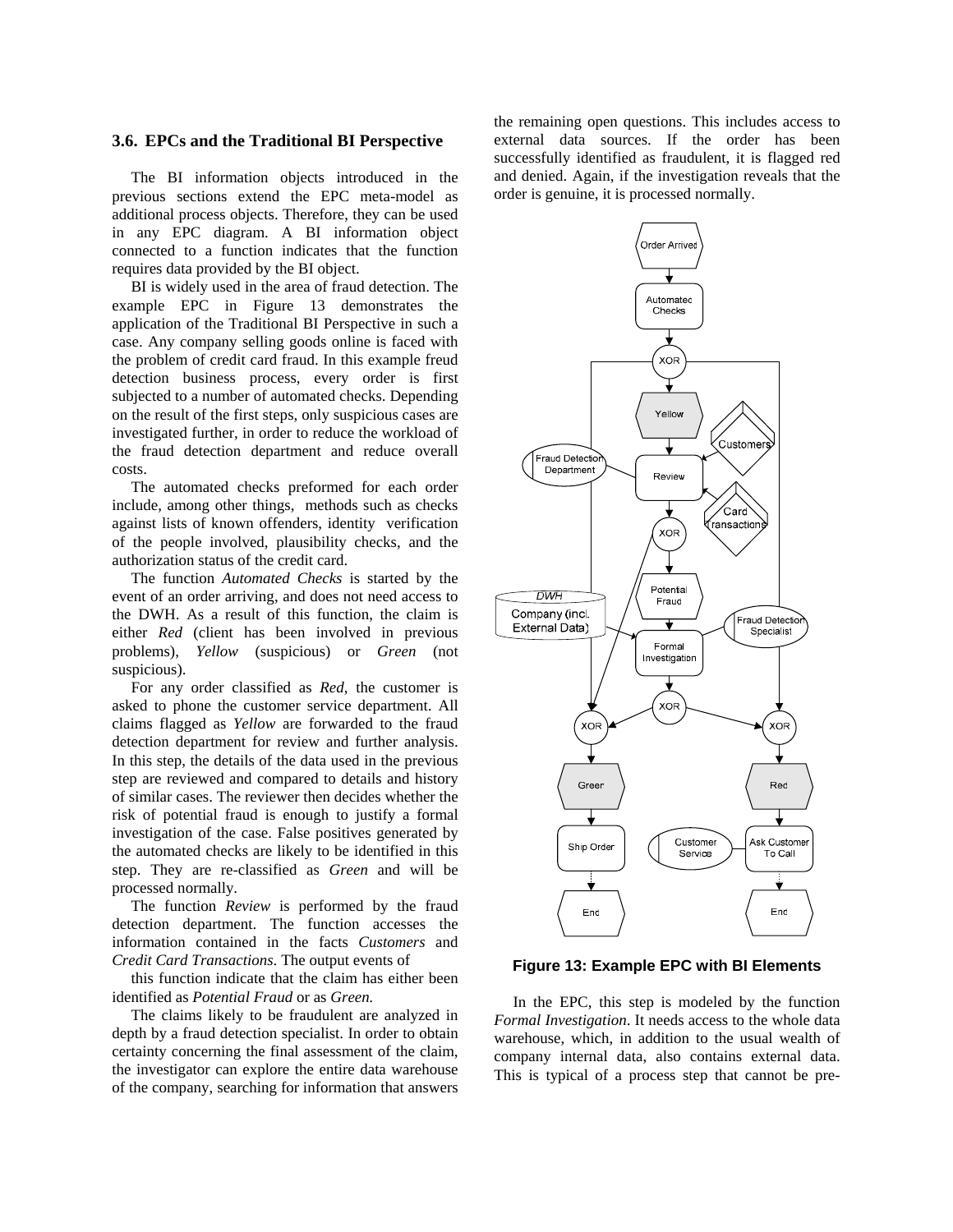defined in detail. It strongly depends on the individual situation, which information can be of use to the investigating specialist. Again, the function is followed by an XOR-operator, either leading to the event that the order is classified as definitely red or green.

## **3.7. Macro Level**

Detailed diagrams such as the one in Figure 13 provide a high level of detail on the flow of a business process, which is not necessary for all purposes. On a macro level, business processes are modeled as black boxes whose internal complex process logic is hidden for sake of clarity. Such diagrams are useful for providing a large scale overview, e.g. over the way a company does business, using a process landscape diagram showing all processes and their interactions with other processes or customers or partners. Diagrams at a macro level give a comprehensive understanding and highlight the relationships with, or the dependencies on other objects.

Such a macro view can also be combined with BI information objects. In order to show the dependencies between BI information objects and business processes we introduce a business process dependency diagram. This diagram may show several different types of cases: Firstly, a business process depending on one or several BI data repositories. This shows the variety of BI data repositories supplying a business process with data. If only one BI data repository fails, the entire business process will be affected and may even stop operating. Secondly, business processes depending on a BI data repository. This shows where the data from a certain BI data repository are used, and which business processes are affected when a BI data repository fails, or provides bad data quality. In both cases, instead of BI data repositories, reports can also be used. Figure 14 shows a business process dependency diagram that illustrates on which data marts a business process relies on. The process *Product Development* employs information provided by three data marts: *CRM*, *Sales*, and *Marketing*.



**Figure 14: Business Process Dependency Diagram with BI Data Repositories** 

From another point of view, we can use the business process dependency diagram to show where the data from a certain data mart is used. Figure 15 provides an example showing the *Sales* data mart providing the business processes *Controlling*, *Product Development* and *Management Strategy* with data.



### **Figure 15: Business Process Dependency Diagram with BI Data Repositories**

On the macro view BI presentation objects can also be combined with business processes. A Report supplies business processes with data and a business process depends on data from one or more reports. In order to illustrate these relationships, a business process dependency diagram with reports as shown in Figure 16 can be used. This shows the variety of reports supplying a business process with data. If only a single report contains invalid data, the whole process is affected.



## **Figure 16: Business Process Dependency Diagram with Reports**

## **4. Active BI Perspective**

In a process-driven enterprise, BI should not only be seen as a pure static retrieval of preprocessed data to support decision makers. With the control of business processes in near real-time through knowledge and awareness of current business situations, BI moves from acting reactively to proactively. An essential prerequisite for this step is a process-oriented embodiment of BI, thereby becoming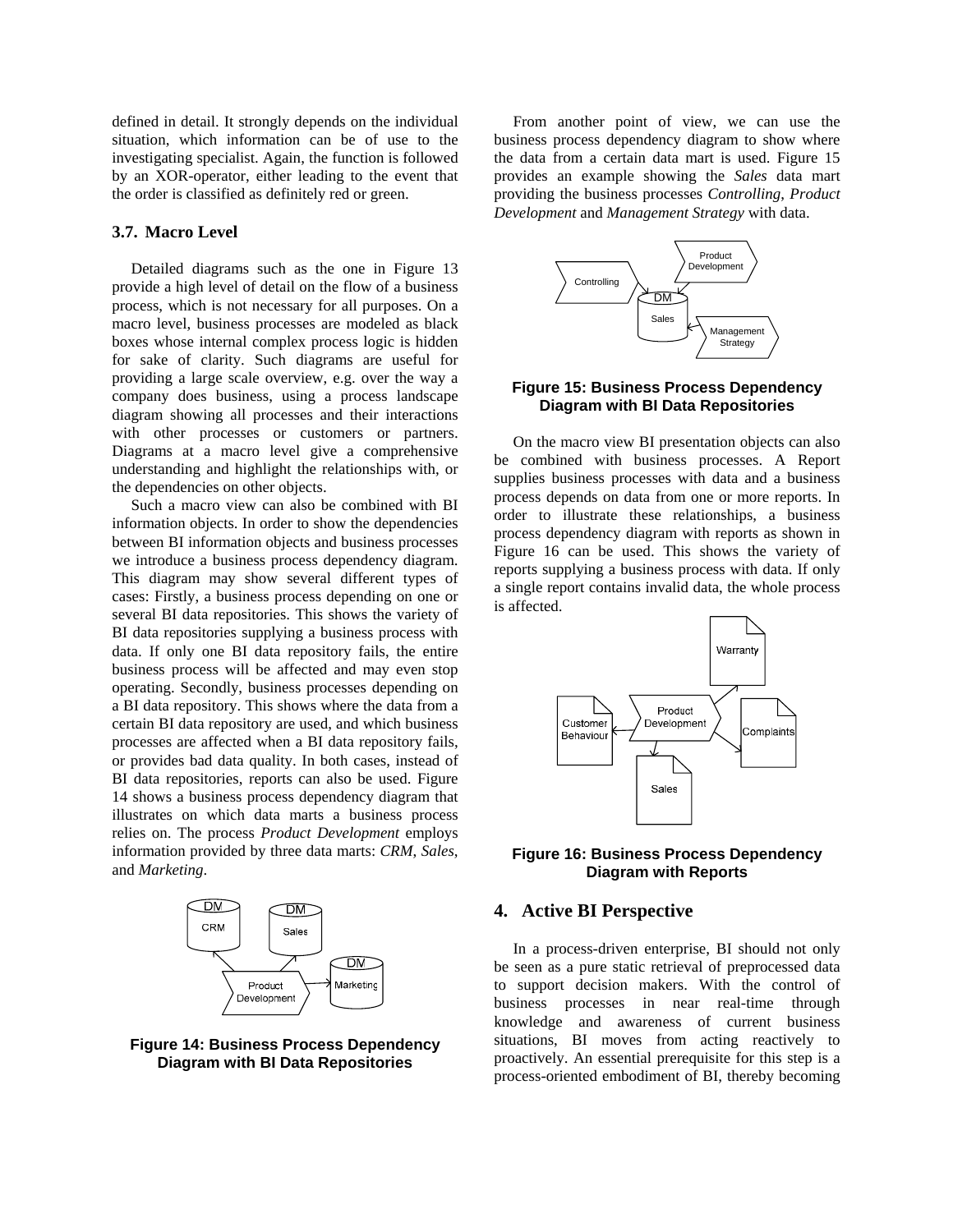an integral part of the business process. Active BI is a dynamic discovery process which continuously:

- Observes and collects events from a business environment.
- Converts the event data into meaningful business information.
- Discovers and analyzes business situations and exceptions.
- Automatically decides the most appropriate actions for a response to the business environment.
- Executes the business actions based on the decision that has been made.

This response can either change the state of a business process or notify humans or IT systems that may be interested in the outcome and result of the decision making.

In this section we extend the EPC with elements that enable the creation of models that integrate information about where the control flow of a business process is changed by BI data.

### **4.1. Characteristics of BI Processes**

BI processes generate new knowledge and business information for supporting business processes. The main objectives of BI processes are to:

- Discover situations and exceptions in business processes. For instance, organizations want to detect suspicious customer behavior (e.g. fraud behavior) which can be countered with a proactive response.
- Provide proactive responses by continuously observing and analyzing customers, business partners and the competition, business processes can be proactively adapted and optimized (e.g. continuous update and optimization of production plans based on the current orders of customers).
- Analyze business data in real-time, in order to change processes instances during execution.

BI processes represent what we call a *Sense and Respond Loop*, which can be divided into 5 stages. In Table 1, the phases are described.

| <b>Stage</b>  | <b>Scope</b>                                                                                        | <b>Description</b>                                                                                                                                                                                                                                                                                                                                                                                                                                                                                              |
|---------------|-----------------------------------------------------------------------------------------------------|-----------------------------------------------------------------------------------------------------------------------------------------------------------------------------------------------------------------------------------------------------------------------------------------------------------------------------------------------------------------------------------------------------------------------------------------------------------------------------------------------------------------|
| <b>Sense</b>  | business environment?                                                                               | What is the current state of the Events are unified, cleaned and prepared before the actual<br>analytical processing begins.                                                                                                                                                                                                                                                                                                                                                                                    |
| Interpret     | What<br>do the<br>mean for the current situation of the situations and exceptions.<br>organization? | captured events Transformation of the events into business information, such<br>indicate? What do the event data as key performance indicators. Discovery of business                                                                                                                                                                                                                                                                                                                                           |
| Analyze       | situation of the organization?                                                                      | Which business opportunities and Analysis of key performance indicators and determination of<br>risks can arise? What are the root causes for business situations and exceptions.<br>possibilities to improve the current Prediction of the performance and assessment of the risks<br>for changing the business environment.                                                                                                                                                                                   |
| <b>Decide</b> | situation<br>current<br>the<br>decision into action?                                                | Which strategy is the best to improve Selection of the best option for improving the current<br>of the business situations and determines the most appropriate<br>organization? What are the actions action for a response to the business environment. This step<br>required to successfully put a can be automated with rules or by involving humans (a<br>decision maker selects from alternative choices; the Sense<br>and Respond loop continues the processing with the choice<br>of the decision maker). |
| Respond       | action?                                                                                             | Who has to implement the decision? Response to the business environment by communicating<br>How can the decision be put into the outcome to the business process with events.                                                                                                                                                                                                                                                                                                                                   |

## **Table 1: Stages of Sense and Respond Loops**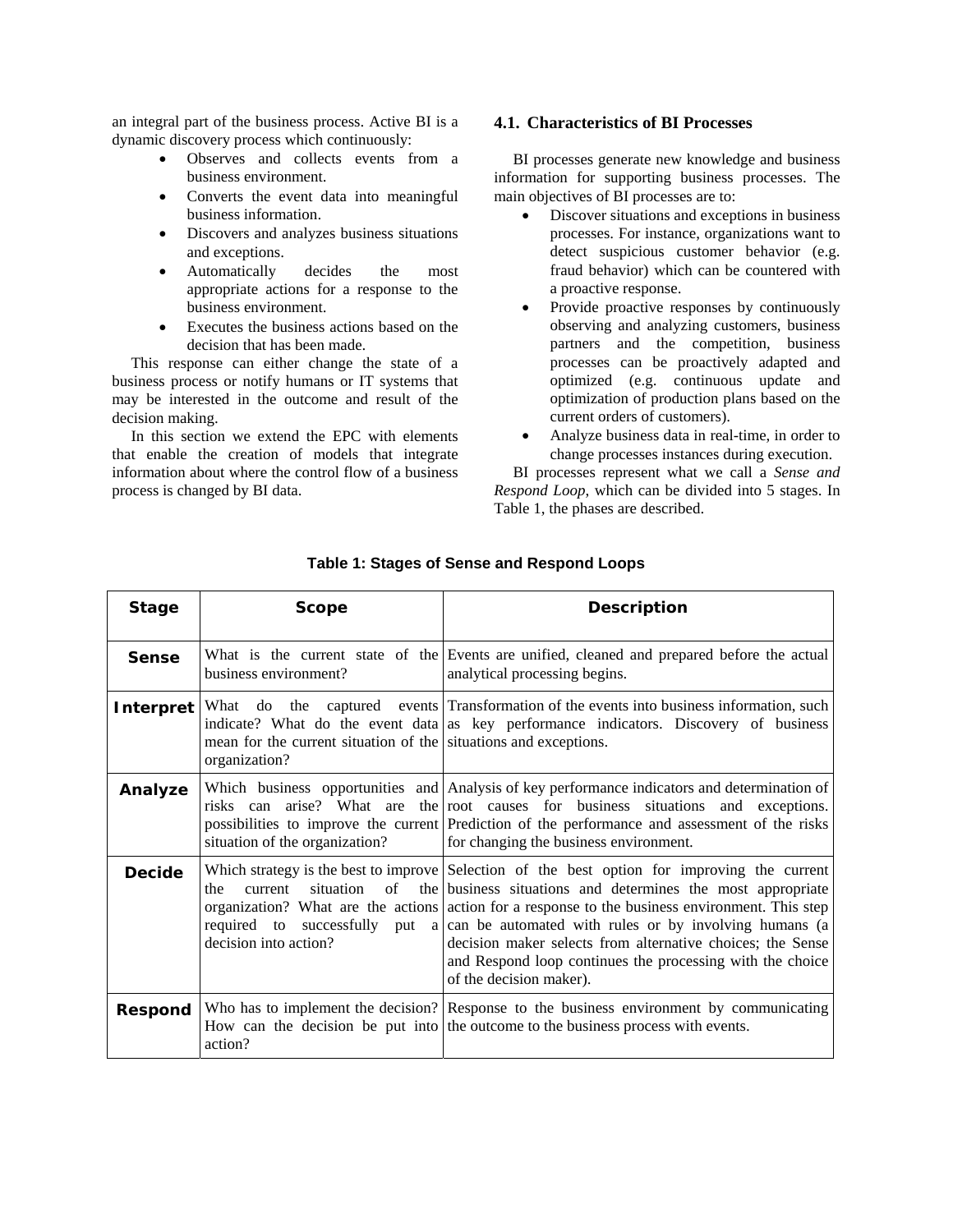#### **4.2. The Extended EPC Meta-Model**

In the following we extend the EPC meta-model (Figure 3) with *BI Process Objects* (grey elements in Figure 17) that link EPCs with BI processes. Through *Event Flow Connectors*, a *Sense Delegate* receives and forwards business process events, which start the BI process. The *Respond Delegate* communicates the outcome of the sense and respond loop, i.e. the BI process.





Figure 18 shows an EPC which is supported by a BI process. Events of the EPC are linked with a sense delegate, which represents the collection and forwarding of these events which become the input for the BI process. Therefore, the sense delegate is a sensor that emits the business process events to the corresponding BI processes. On the other hand, respond delegates communicate an event about the outcome of the BI process.



**Figure 18: EPC with a BI Process** 

#### **4.3. The Meta-Model of the BI Process**

The objectives listed in section 4.1. indicate that BI processes are very event-driven in their nature and focus on processing in order to deliver results in near real-time. BI processes generally do not require much interaction with humans and external systems of business partners. Furthermore, processing steps depend mostly on the availability of processing results (e.g. analytical results, discovered situations) from other steps. Therefore, in a BI process, event flows have a higher importance than control flows.

For these reasons, we decided to propose a new model that is tailored to the requirements of BI processes. EPCs do not show direct data flows between functions which makes it difficult to model data-driven tasks. The BI meta-model (Figure 19) includes various elements which can be used to construct a BI process. External interfaces to business processes are represented by *Sense Delegates* and *Respond Delegates*. A *Processing Step* represents a unit of work that has to be performed within the BI processes (e.g. the calculation of a performance indicator or a data analysis). *Event Flow Connectors* represent event streams and connect the processing steps within the BI process. They show how events flow from one processing step to the next. *Connection Points* facilitate merging and splitting event streams.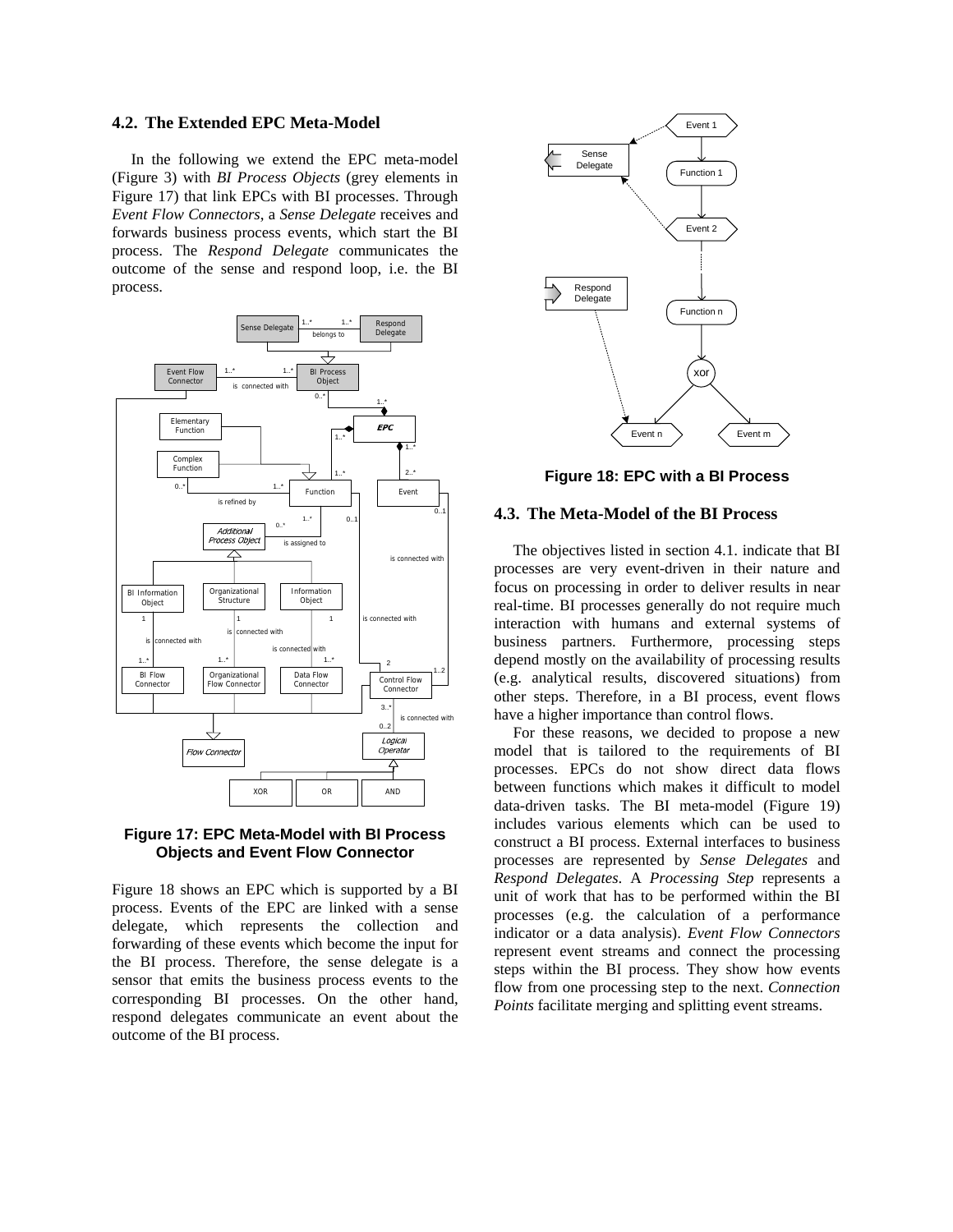

**Figure 19: Meta-Model for BI Process** 

Since the connectors between delegates and processing steps are event flows (which are essentially data flows), our model does not use any typical elements for control flows (e.g. XOR or OR elements in EPCs) to reflect that BI processes are generally datadriven in their nature. An event flow essentially represents a data flow which conforms to a certain event type. The notation of the BI process elements is shown in Figure 20.



### **Figure 20: Notation of the BI Process Elements**

Please note that the sense and respond delegates in a BI process do not have to originate from the same business process. BI processes can support multiple business processes. For instance, if a BI process is used to intelligently control the production process based on the currently placed orders, the sense delegate would be part of the order process and the respond delegate would be part of the production process. In other words, with our model BI processes can be used to intelligently adjust business process behavior across the entire enterprise.



**Figure 21: BI Process** 

In the example shown in Figure 21, the sense delegate *Order Request* receives order events occurring in the business process. Each event passes through a number of processing steps. In the first step, all order events are interpreted. Only if an order with a value higher than a certain threshold is identified, it is passed on to an analyzing step. In the case of this example the payment history of the customer involved is reviewed. Depending on the outcome of the analysis, the order request is either denied, e.g. the event is passed on to the *Deny Order* respond delegate, or a second analysis step, an External Credit Check, is performed. Again, depending on the outcome of the check, the order may be denied. In the case of a satisfactory outcome, a decision on a discount is made. When the amount of the discount has been decided, the *Give Discount* respond delegate responds to the business process.

## **5. Related Work**

There are a lot of conceptual models available for business processes, data bases or DWHs. But there are no models available that focus on the relationship between the DWH and the business processes. EPCs [11] incorporate a data view targeting operational data bases. EPC functions perform read or write operations